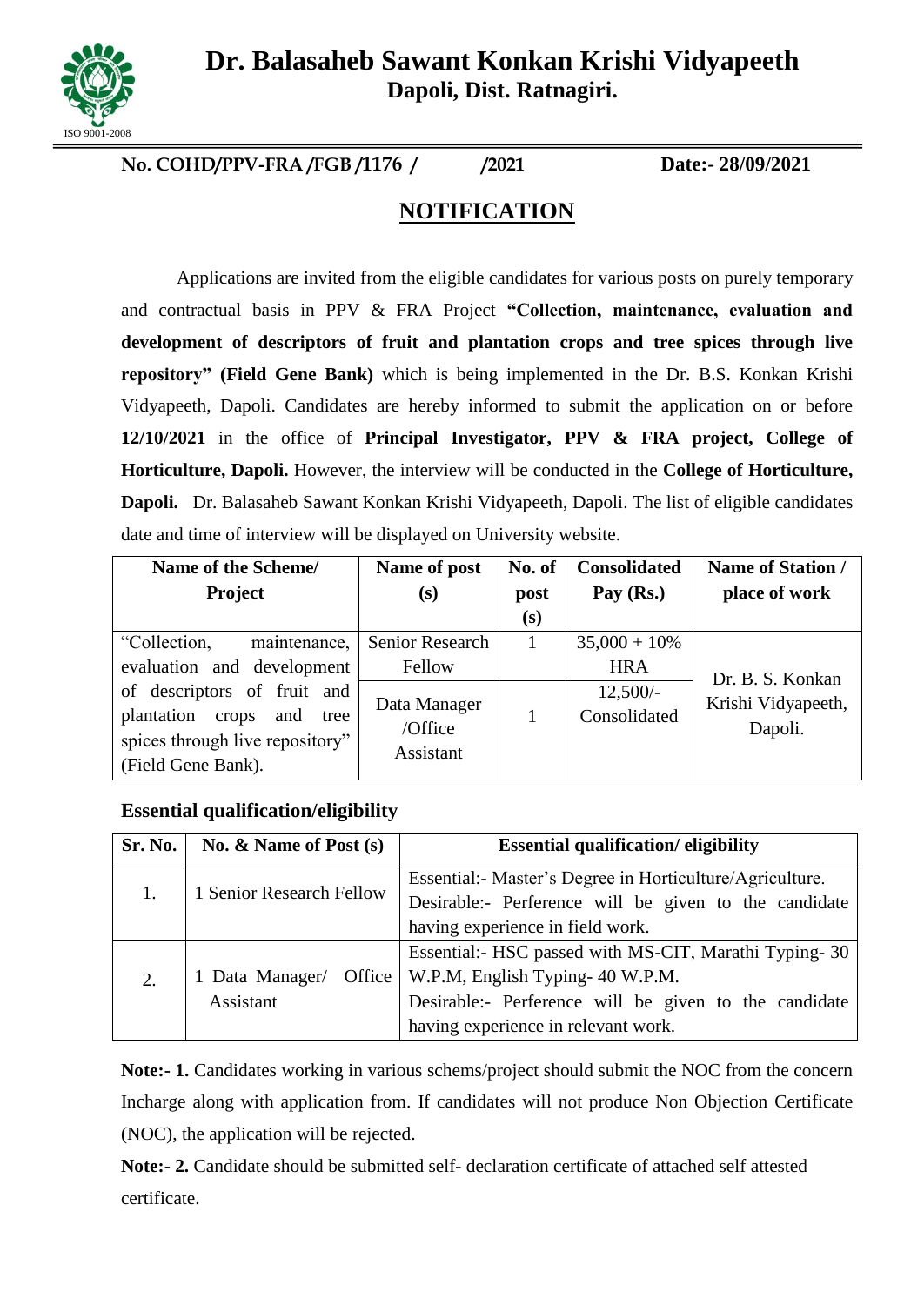#### **Other conditions:-**

- 1. Age limit– Not more than 38 years (Relaxation as per rule for SC/NT and other categories).
- 2. Candidates should apply giving full details in the prescribed Proforma enclosed. The application should be addressed to the "Principal Investigator of concerned scheme.
- 3. The envelope should be superscribed as "Application for the post " station/place " when we have not the " under the scheme "
- 4. The eligible candidates will be interviewed by selection committee.
- 5. All certificates will have to be produced in original at the time of interview.
- 6. No TA/DA shall be paid to the candidates appearing for interview.
- 7. The selected candidates will be required to give an undertaking on stamp paper worth Rs. 100/- that he/she will not leave job during the appointment period and shall complete the assignment and he/she will not claim for appointment on regular basis.
- 8. The candidates will be appointed for 11 months period (or less than that as per project duration).
- 9. Candidate should note that they should submit application to office of undersigned **College of Horticulture, Dapoli.** Interview will be conducted in the **College of Horticulture, Dapoli.** Dr. Balasaheb Sawant Konkan Krishi Vidyapeeth, Dapoli.
- 10. The list of Short listed candidates for interview will be display on University website. No separate call letters will be issued for attending interviews.
- 11. The candidate will have no any claim for his/her continuation of service as well as claim for appointment on regular establishment in the services of Dr. Balasaheb Sawant Konkan Krishi Vidyapeeth, Dapoli.
- 12. The candidate will have to give one month advance notice if he/she desire to leave the job failing which, he/she have to surrender one month salary.
- 13. The University reserves the right to reject one or all the applications at its discretion without any reasons thereof.
- 14. Selected candidates will be placed at various locations under University jurisdiction where scheme in question is in operation.
- 15. The appointment as well as any claims for payment will be co-terminus with operation of scheme.
- 16. As these schemes are research oriented, the selected candidates would render their services with due responsibility and give the result of the scheme as well as all other information as per the requirement of scheme to concerned agency/office and as per directives from the University.
- 17. The consolidated pay given in this advertisement may be changed as per decision of university or revised as per guidelines in future.
- 18. The candidate has to submit no objection certificate with an application from present employer in case he/she is already in service.
- 19. Misconduct or misbehavior in any manner may result into cancellation of candidature.
- 20. This university will not be responsible for any postal delay.
- 21. Canvassing in any form will render the candidate disqualified for the post.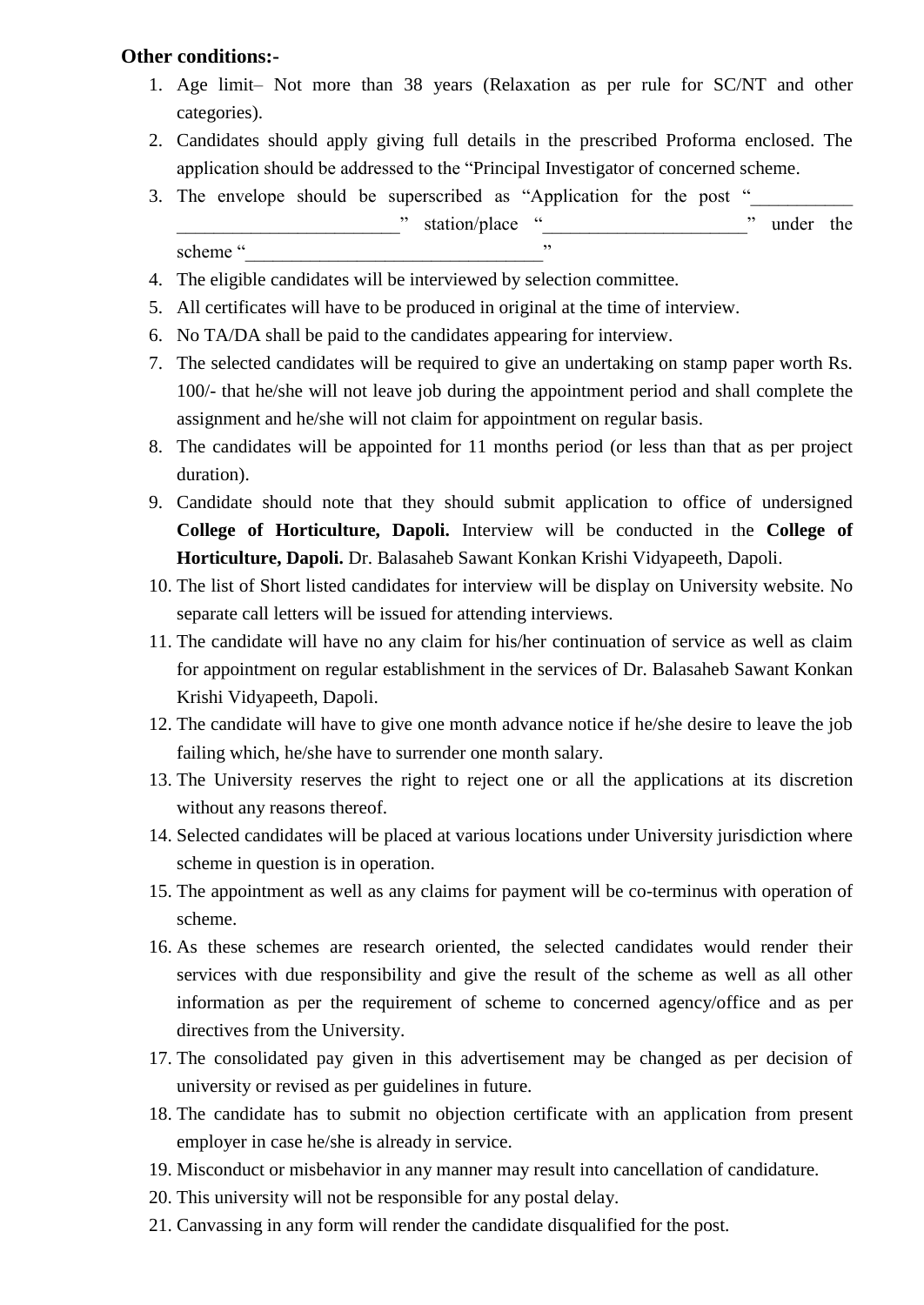22. Separate application should be made for each post.

Sd/-

**Principal Investigator** PPV & FRA Project, Dr. B. S. Konkan Krishi Vidyapeeth, Dapoli

#### **Copy submitted for favour of information to :**

- 1. Hon. Vice Chairman, Maharashtra Council of Agricultural Education and Research, 132/B, Bhamburda, Bhosalenagar, Pune. 411 005.
- 2. The Director of Research, MPKV, Rahuri/VNMKV, Parbhani/Dr.PDKV, Akola/ Dr. BSKKV, Dapoli.
- 3. The Director of Extension Education, MPKV, Rahuri/VNMKV, Parbhani/Dr.PDKV, Akola/Dr. BSKKV, Dapoli.
- 4. The Director of Instruction, MPKV, Rahuri/VNMKV, Parbhani/Dr.PDKV, Akola/Dr. BSKKV, Dapoli.
- 5. The Associate Dean, College of Agriculture, Dapoli
- 6. The Associate Dean, College of Forestry, Dapoli.
- 7. The Associate Dean, College of Agril. Engg. & Technology, Dapoli.
- 8. The Associate Dean, College of Fisheries, Shirgaon, Dist. Ratnagiri.
- 9. The Associate Dean, College of Horticulture, Mulde, Tal. Kudal, Dist. Sindhudurg.
- 10. The Associate Dean, Post Graduate Institute of Post Harvest Management, Kille Roha, Camp Office- First Floor, College of Agriculture, Dapoli.
- 11. The Head, Department of Horticulture, DBSKKV, Dapoli.
- 12. The Head, Department of Agril. Botany, DBSKKV, Dapoli.
- 13. The Head, Department of Agronomy, DBSKKV, Dapoli.
- 14. The Head, Department of Agril. Entomology, DBSKKV, Dapoli.
- 15. The Head, Department of Plant Pathology, DBSKKV, Dapoli
- 16. The Head, Department of Agril. Economics, DBSKKV, Dapoli
- 17. The Head, Department of Extension Education, DBSKKV, Dapoli
- 18. The Head, Department of Animal Hus. & Dairy Science, DBSKKV, Dapoli
- 19. The Head, Department of Soil Science & Agril. Chemistry, DBSKKV, Dapoli
- 20. The Head, Department of Agril. Engineering, DBSKKV, Dapoli,
- 21. The Associate Director of Research, Regional Agril. Research Station, Karjat
- 22. The Associate Director of Research, Regional Fruit Research Station, Vengurle
- 23. The Officer-in-Charge, Agril. Knowledge Management Unit, Dr. B. S. Konkan Krishi Vidyapeeth, Dapoli

2/- He is communicated to upload this notification on the University website with immediate effect.

24. All Notice Boards 25. All EC Members